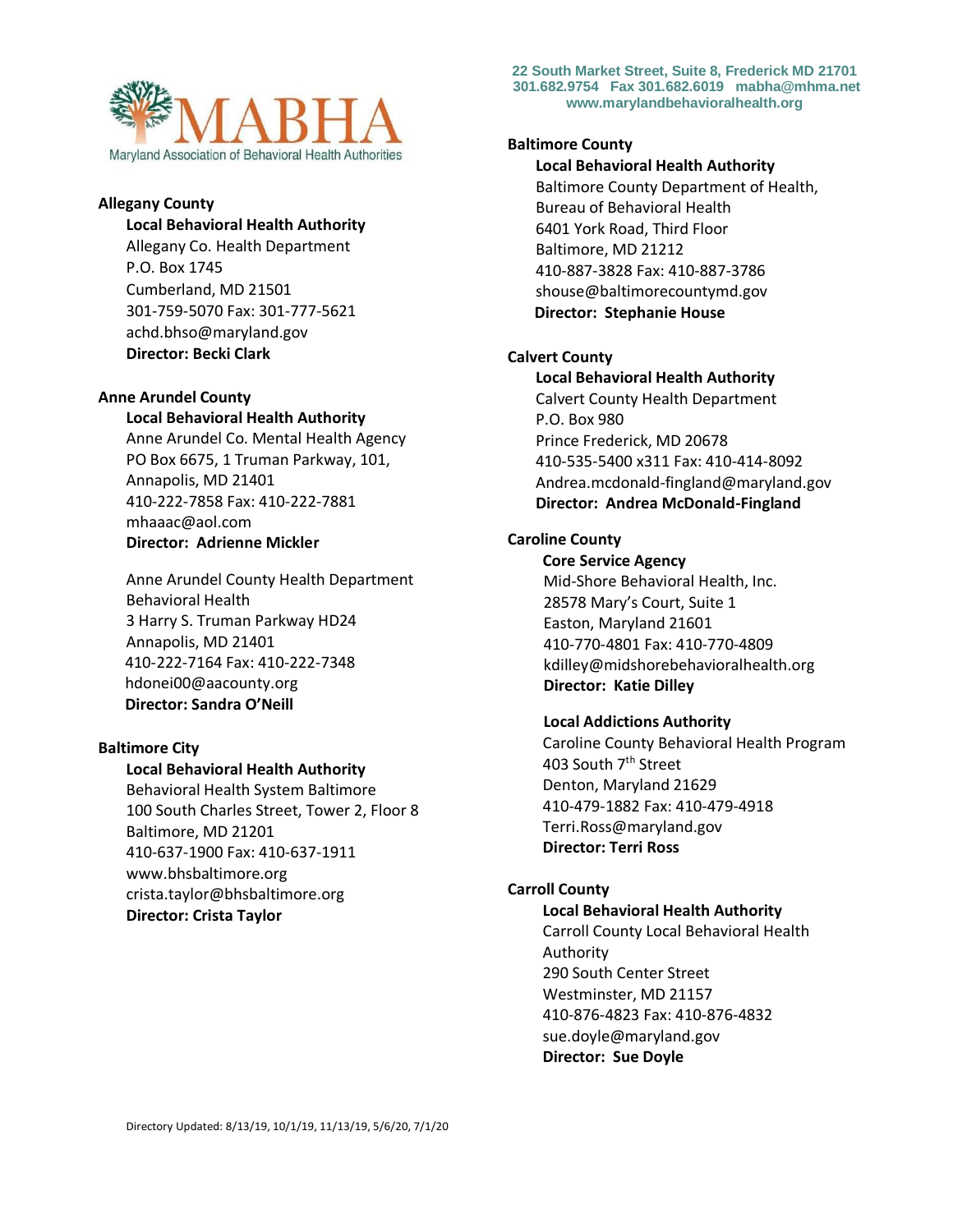# **Cecil County**

## **Core Service Agency**

Cecil County Core Service Agency 401 Bow Street Elkton, MD 21921 410-996-5112 Fax: 410-996-5134 shelly.gulledge@maryland.gov **Director: Shelly Sawyer**

### **Local Addictions Authority**

Cecil County Health Department 401 Bow Street Elkton, MD 21921 410-996-5106 ext. 299 Fax: 410-996-5707 ken.collins@maryland.gov **Director: Kenneth Collins**

# **Charles County**

## **Local Behavioral Health Authority**

Charles County Local Behavioral Health Authority P.O. Box 1050, 4545 Crain Highway White Plains, MD 20695 301-609-5757 Fax: 301-609-5749 karynm.black@maryland.gov MDH.CharlesCountyCSA@Maryland.gov **Director: Karyn Black**

# **Dorchester County**

 **Core Service Agency** Mid-Shore Behavioral Health, Inc. 28578 Mary's Court, Suite 1 Easton, Maryland 21601 410-770-4801 Fax: 410-770-4809 kdilley@midshorebehavioralhealth.org **Director: Katie Dilley** 

### **Local Addictions Authority**

Dorchester County Addictions Program 524 Race Street, 1st floor Cambridge, MD 21613 410-228-7714 ext. 106 Fax: 410-228-8049 donald.hall@maryland.gov **Director: Donald Hall**

# **Frederick County Local Behavioral Health Authority** Frederick County Health Department, Behavioral Health Services 350 Montevue Lane Frederick, MD 21702 301-600-1755 Fax: 301-600-3237 [awalker@frederickcountymd.gov](mailto:awalker@frederickcountymd.gov) sdrennan@frederickcountymd.gov

**Director: Andrea Walker Deputy Director: Sarah Drennan**

# **Garrett County**

**Local Behavioral Health Authority** Garrett County Behavioral Health Authority 1025 Memorial Drive Oakland, MD 21550 301-334-7440 Fax: 301-334-7441 fred.polce@maryland.gov  **Director: Fred Polce** 

# **Harford County**

**Core Service Agency** Office on Mental Health of Harford County 2231 Conowingo Road, Ste. A Bel Air, MD 21015 410-803-8726 Fax: 410-803-8732 jkraus@harfordmentalhealth.org **Director: Jessica Kraus**

## **Local Addictions Authority**

Harford County Health Department 120 S. Hays St. Bel Air, MD 21014 410-877-2338 Fax: 410-638-4954 Shawn.martin@maryland.gov **Program Manager: Shawn Martin**

#### **Howard County**

**Local Behavioral Health Authority** Howard County Health Department 8930 Stanford Road Columbia, MD 21046 410-313-7316 Fax: 410-313-6212 rrbonaccorsy@howardcountymd.gov **Director: Roe Rodgers-Bonaccorsy**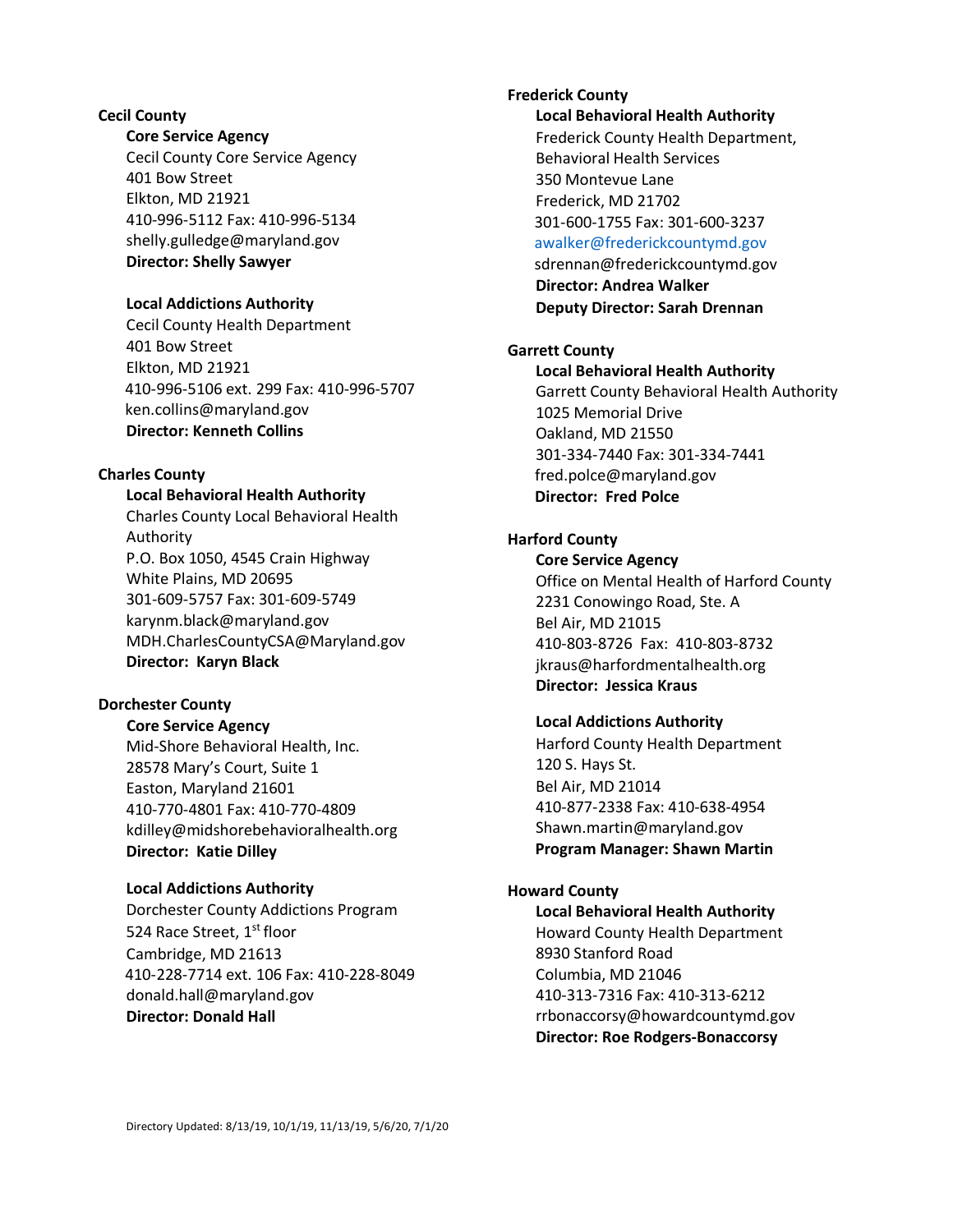## **Kent County**

 **Core Service Agency**

Mid-Shore Behavioral Health, Inc. 28578 Mary's Court, Suite 1 Easton, Maryland 21601 410-770-4801 Fax: 410-770-4809 kdilley@midshorebehavioralhealth.org **Director: Katie Dilley** 

# **Local Addictions Authority**

Kent County Health Department 300 Scheeler Road Chestertown, MD 21620 410-778-5864 Fax: 410-778-7002 brenna.fox@maryland.gov **Director: Brenna Fox**

# **Montgomery County**

**Local Behavioral Health Authority** Department of Health & Human Services 401 Hungerford Drive, 1<sup>st</sup> floor Rockville, MD 20850 240-777-1414 Fax: 240-777-1145 teresa.bennett@montgoverycountymd.gov **Teresa Bennett, Acting Director, LBHA** 240-777-3360 Fax: 240-777-1145 Rebecca.garcia@montgomerycountymd.gov **Rebecca Garcia, Operations Manager, LBHA**

# **Prince George's County**

**Local Behavioral Health Authority**

Prince George's County Health Department Dyer Regional Health Center 9314 Piscataway Road Clinton, MD 20735 301-856-9500 Fax: 301-856-9558 lcwaddler@co.pg.md.us **Manager: L. Christina Waddler**

# **Queen Anne's County**

 **Core Service Agency** Mid-Shore Behavioral Health, Inc. 28578 Mary's Court, Suite 1 Easton, Maryland 21601 410-770-4801 Fax: 410-770-4809 kdilley@midshorebehavioralhealth.org **Director: Katie Dilley** 

# **Local Addictions Authority**

Queen Anne's County Health Department 206 North Commerce Street Centreville, MD 21617 410-758-1306 x4534 Fax: 410-758-2133 maggie.thomas@maryland.gov **Director: Maggie Thomas**

# **Somerset County**

**Local Behavioral Health Authority** 8929 Sign Post Road, Ste 2 Westover, MD 21871 443-523-1700 Fax: 410-651-3189 shannon.frey@maryland.gov **Director: Shannon Frey**

# **St. Mary's County**

**Local Behavioral Health Authority**

St. Mary's County Health Department 21580 Peabody Street PO Box 316 Leonardtown, MD 20650 301-475-4330 Fax: 301-363-0312 Smch.LBHA@maryland.gov tammym.loewe@maryland.gov **Director: Tammy Loewe**

# **Talbot County**

 **Core Service Agency**

Mid-Shore Behavioral Health, Inc. 28578 Mary's Court, Suite 1 Easton, Maryland 21601 410-770-4801 Fax: 410-770-4809 kdilley@midshorebehavioralhealth.org **Director: Katie Dilley** 

# **Local Addictions Authority**

Talbot County Health Department 100 South Hanson Street Easton, MD 21601 410-819-5600 Fax: 410-819-5691 sarah.cloxton@maryland.gov **Director: Sarah Cloxton**